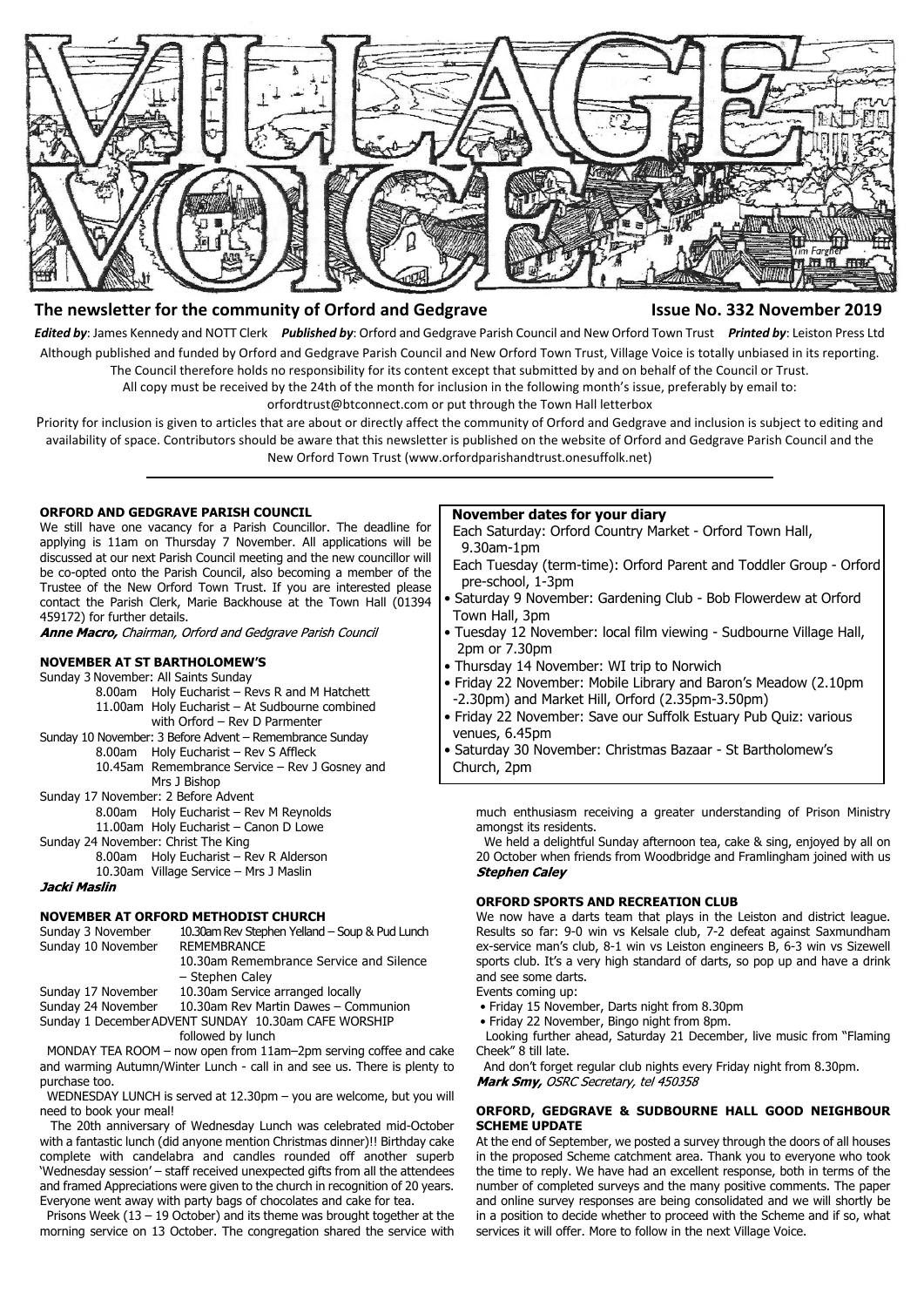We would like to thank the following for their support: the Flower Show for funding the cost of the survey; NOTT for offering us a grant to set up and run the Scheme; Orford Sports & Recreation Club for providing a venue for our meetings.

Corinne Lusher, Scheme Secretary 450849

# **ORFORD PARENT AND TODDLER GROUP**

Orford school parent and toddler group meets every Tuesday during term time, from 1pm-3pm. Come and join us and watch your little ones play in the pre-school room at Orford Primary School or outside in the secure pre-school play area. It's free to attend.

**Hannah Backhouse** 

### **FRIENDS GARAGE UPDATE**

Hello. We're aware that it's high time for an update on the fate of the Friends Garage site. There's not a huge amount to tell at the moment, but we just wanted to reassure you that the negotiation is very much alive. It can be frustratingly slow, but the pace of things is not under our control. The situation is this;

 Progress was slow over the summer, and perhaps that is to be expected with everyone on holiday. Since early September, discussions have picked up and we continue to try to nail down the final details of an agreement.

 We're sorry that we cannot bring you anything more concrete at the moment, but we will send another update the moment any significant progress is made. The plan remains the same, and that is to reinstate a filling station and to build a larger village shop to benefit everyone in the village and surrounding community. Once this is done, the frustrating wait will be well worth it.

 Please reply if you have any comments, questions or helpful suggestions. Thank you for your continued interest and support.

Ian Watkins, Edward Greenwell, Nicholas Gold and Harry Cole

# **THE PENINSULA PRACTICE NOVEMBER NEWSLETTER**

GP Training Closure: The surgery will be closed on Wednesday 6 November at 13.00. Please contact NHS 111 when the surgery is closed.

 NHS research is essential to find out which treatments work better for patients, help shape and improve future healthcare. Dr Crockett leads all research that The Peninsula Practice participates in. If she thinks that you may be eligible to take part in a research study, you could receive an invite from the surgery. This invitation has come directly from The Peninsula Practice – we never share your personal details. You are free to choose whether to take part or not in a research study. If you would like further information, ask any member of staff who can signpost you to our research nurse; alternatively, further information can be found on the practice's or Be Part of Research website. Taking part in clinical research may benefit you or others like you, in the future.

Nicola Thompson, Medical Administrator, Peninsula Practice

#### **PENINSULA PRACTICE: NEW APPOINTMENT SYSTEM**

At The Peninsula Practice, we are committed to delivering high quality services to all our patients. To ensure that this can continue, from Monday 4 November, we will be using a Same Day system. This is a triage system approach to managing appointments with GPs and Nurse Practitioners. Appointments with other staff within the surgery will remain unchanged. What is Triage?

 In a medical context, triage is the process of determining the urgency of a patient's condition and making a decision on what the appropriate course of action should be. Our triage system will be undertaken by our Clinical Team. This includes the GP Partners, Nurse Practitioners, Locum GPs and Locum Nurse Practitioners.

#### Why do we need to make this change?

 Like all other NHS services nationwide, we remain committed to delivering quality services, but the demand on our capacity is inescapable. We pride ourselves on delivering a family doctor approach and have decided to adjust the system for our patients accessing appointments with the Clinical Team in order to maintain that approach. There is limited GP capacity available at the Practice and newly trained GPs are in short supply. To protect the valued service that this Practice has built up over many years, we need to ensure that this limited capacity is effectively utilised.

How will the system work?

 Our reception team will answer incoming telephone calls and ask for relevant information about why you are calling. Using their care navigation training, they will help you determine which health professional (or service) would be appropriate, based on the information you provide. This might include a health professional as part of the Surgery's team (i.e. nurse, healthcare assistant etc.) or perhaps a professional with more specialised knowledge of a particular area such as a pharmacist or physiotherapist. Using agreed protocols, the receptionist will add your name to the call-back list if you need to be seen by one of the Clinical Team. You will then receive a telephone call from a member of Clinical Team within 2 hours to discuss the issue. If they feel you need to be seen face-to-face, they will agree an appointment time with you to attend the surgery.

## What do patients need to do?

 One of the many positive impacts of implementing this service is that patients can be seen by one of the Clinical Team on the day that they need to be seen, thus ensuring you will not need to book in advance for a doctor's appointment. Please continue to cooperate with our reception team when calling the surgery. They will ensure that the reason for your call is dealt with appropriately but they can only do so with the correct information from you. The Clinical Team will attempt to call you twice. If both attempts are unsuccessful, it is then your responsibility to call back. If you need your call-back at a certain time, please let the receptionist know and she will aim to comply.

### Key staff roles at The Peninsula Practice

 Reception team: the care navigating training will enable them to direct you to the most appropriate health professional or service. Knowing the reason why you are calling means that you can access the help you need more quickly.

 Nursing team: our Practice Nurses and Healthcare Assistants are still here for you to book appointments for your long-term condition health reviews (such as diabetes, asthma, cardiac, hypertension) along with wound care, blood tests and much more.

 Nurse Practitioner: a Nurse Practitioner is a registered nurse who has undertaken additional clinical training and qualifications. This means that they can make diagnoses, issue prescriptions as necessary, provide treatment and advice or process a referral to other health services.

#### Ouestions?

Q. Do I need to have a call back in order to book an appointment with the nursing team?

No, the triage system only affects appointments with the Clinical Team.

#### Q. How about home visits?

There is no change. If you are housebound or unable to come to the surgery and need to see a member of the Clinical Team, call the surgery before 10:00am and provide full details to the receptionist. A member of the Clinical Team will contact you and determine if a visit is necessary.

 Please get in touch if you have any concerns about this new appointment system. Email: esccg.peninsula-practice@nhs.net, tel: 01394 411641

 Our Patient Participation Group is happy to help field additional queries and support — you can contact them at: peninsulapracticeppg@gmail.com

#### **ORFORD AND SUDBOURNE WI DAY TRIP TO NORWICH**

Thursday 14 November 2019. Pickups in Sudbourne, Orford and Snape to arrive outside John Lewis about 10.30am and depart from there at 4pm. Cost £14.00 per person. To book a seat contact **Louise Schofield** on 01394 450108.

louiseschofield0104@gmail.com

**SUDBOURNE, ORFORD & IKEN LOCAL HISTORY: Film Viewing** On Tuesday 12 November 2019 in Sudbourne Village Hall, we will be showing three films that were made locally in 2008 as part of the sixty-year Commemoration Project which celebrated the return of Sudbourne Villagers to their homes. The Sudbourne and Iken residents had been evacuated in 1942 as the villages and local farms were taken over as WWII Battle Training Area.

There will be two one-hour performances showing the three films:

- 2pm Matinee Everyone is welcome to an Open Meeting of Orford and Sudbourne Women's Institute.
- 7.30pm Soiree If you cannot make the afternoon do come along at 7.30 pm for an 8pm showing. Bring your own nibbles and wine and join us for a dip into Sudbourne's past.

 These are amateur films I made for our museum's archives, last shown in 2008 at Orford Museum's WWII Exhibition.

Veronica M Worrall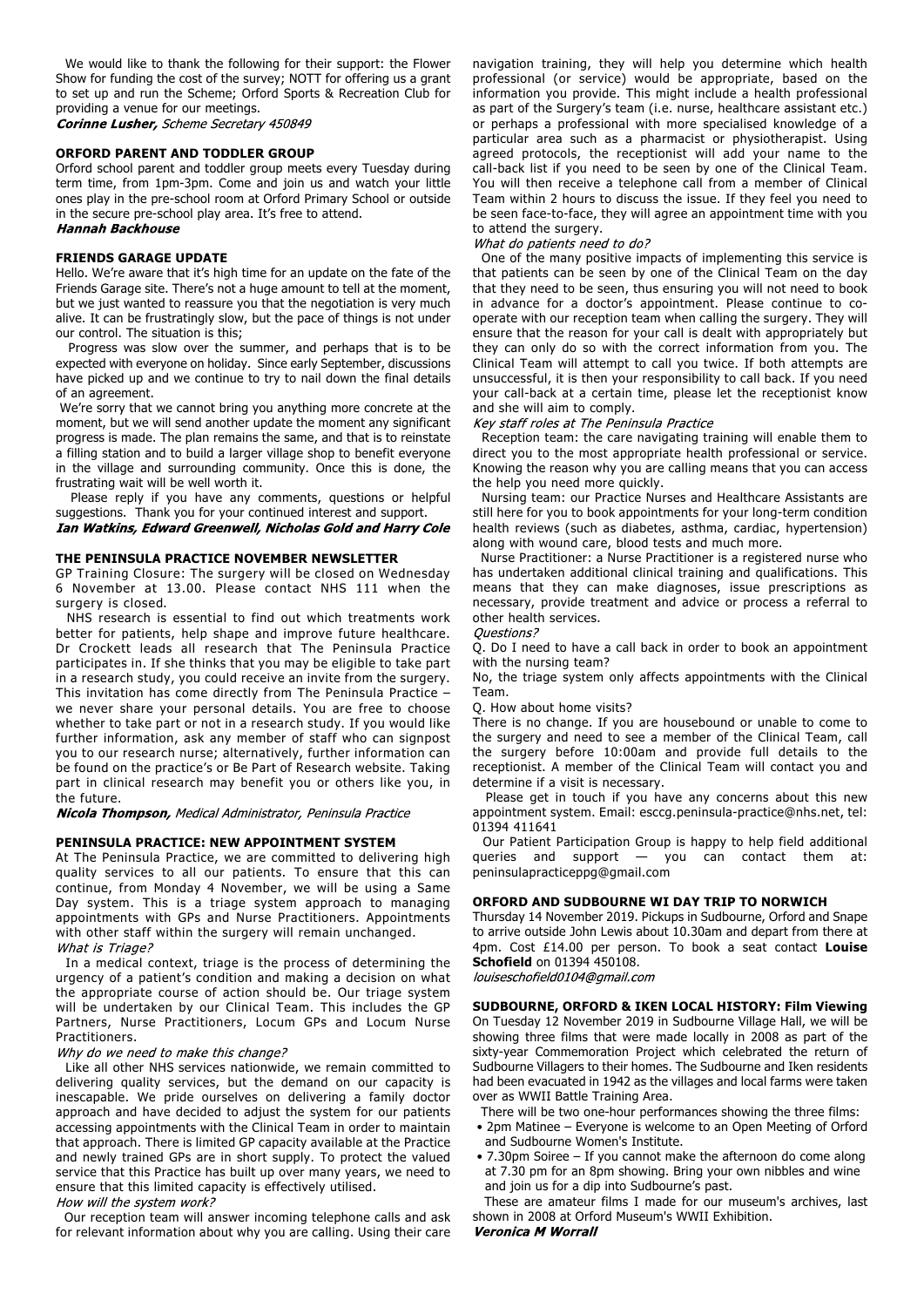## **ORFORD NESS NATIONAL NATURE RESERVE**

Orford Ness closed for the season on Saturday 26 October and we'd like to say thank you to Orford residents for their support during the season. It's been a busy season for us with new staff, new exhibitions and Orford Ness opening across Bank Holiday weekends for the first time. Visitors have been positive over the changes and also often tell us how much they enjoy visiting the rest of Orford as well.

 We'd also like to thank those who took part in our beach litter pick in September, the morning was very successful and we're now looking at running more of these in the future.

 With the changes, we've been unable to arrange our usual 'residents day' this year but we're looking to organise a preview day just before we open again for Easter. 2020 will be a special year for us, not only will the National Trust be celebrating our 125<sup>th</sup> anniversary nationally, it will also be the 25<sup>th</sup> Anniversary of the National Trust opening Orford Ness to the public. Plans are still in the early stages, but we will keep you updated. We're always keen to hear from the community so if you have any questions, suggestions or ideas then please do email orfordness@nationaltrust.org.uk<br>Glen Pearce, Visitor Experience Officer

#### **ORFORD COUNTRY MARKET**

Hello Orford! It's been a tad rainy lately, but the air is clean and cool. And haven't the sunsets been glorious! This month's feature is all about jam. Our producer makes a range of marmalades, jams and my favourite, chutneys, and customers come from far and wide, to take home various jars of his homemade specialities. The jams and chutneys are dependent on his own produce and consequently, seasonal. All of his products are made without additives, colourings or preservatives. His premises have been inspected several times and his hygiene rating is 5. He's been stirring fruit for years now, always to perfection! They'd make a welcome gift, for the holiday season.

 All are welcome, even the hound, to Orford Town Hall. We are open 9.30am-1pm, on Saturday mornings. Why not come down for a coffee or tea and a full English breakfast or a scone and join us! **Susie East, Committee member** 

#### **SUFFOLK MOBILE LIBRARY**

The mobile library comes to Orford every four weeks. It parks up at Barons Meadow from 2.10pm-2.30pm and in the Market Square from 2.35pm-3.50pm. Dates for this year are as follows: Friday 22 November

Friday 20 December

# **ORFORD AND DISTRICT GARDENING CLUB**

EVERYONE WELCOME...

Come and see and hear BOB FLOWERDEW, 'NO WORK GARDENING', 3pm on Saturday 9 November, Orford Town Hall.

 Bob is one of Britain's leading organic gardeners, a humorous broadcaster, writer of many books over a very long period and a Gardeners' Question Time panellist!!!! He will give us an illuminating talk about how to do less work in our gardens and achieve more! This will be followed by afternoon tea and cakes with time to chat and a raffle with prizes donated by local companies.

 Tickets are still available from Orford Craft Shop, IP12 2LN or by emailing Polly via creativefutures98@btinternet.com Group discounts are available.

#### **Do join us and be inspired with new gardening ideas… Making the Most of Autumn**

 At our October meeting, Susie, the owner of Katie's Garden near Ipswich gave us great suggestions on how to best prepare our gardens for autumn and inject late colour with perennials. She also gave us ideas on what to plant to give us delightful surprises for next Spring. Most importantly we were also able to buy plants to put our new plans into action.

## **Still to come in 2019:**

#### Our AGM and Supper Party

### **Trailer for 2020:**

- Neil Ludmon Gardens of the 20<sup>th</sup> and 21<sup>st</sup> Century
- Mark Linsley Go Wild for Flowers
- Janet Buist All you ever wanted to know about Salvias
- Spring Trip to see Tulips
- Matt Tatton-Brown Planting Containers
- The annual garden party in June at a delightful local garden
- Coach trip to RHS Partner Garden Mannington Hall in Norfolk for
- Roses,

 and much much more... Polly Sharkey, creativefutures98@btinternet.com, 01394 450959

- 3. The hill which goes up into Sudbourne from the Orford end is 'Horsen Hill'.
	- 4. In the forest after Sudbourne, on the left, is 'Bird's Eye Pit'.
	- 5. The last sharp corner before Snape (swinging to the right as you go from Orford) is 'Slushy Corner'. A long time ago, there were some cottages in the field, close to the corner, but they have gone, due to the almost permanent slush there.

 It would be great if people used these names and helped them survive. Can anyone add more to the list?

# **Wendy Roberts**

# **MUSIC AT ST BARTHOLOMEW'S**

#### **Sounds Thrilling**

Following the outstanding success of the Orford Organ Festival, St Bartholomew's Church's wonderful new Collins organ will again be put through its paces in a Celebrity Recital by Douglas Hollick (Clare College, Cambridge) on Advent Sunday, 1 December at 4pm. Well known as a specialist in early keyboard instruments, Douglas Hollick studied organ with Peter Hurford while organ scholar at Hull University, subsequently with Marie-Claire Alain in Paris and both organ and harpsichord with Gustav Leonhardt in Amsterdam. Douglas will perform a programme of Baroque music, for which the organ was primarily designed, by JS Bach, Dietrich Buxtehude, Michel Corrette, Jean Adam Guilain, and Hieronymous Praetorius; he is generously giving his services in aid of the Orford Organ Fund. Admission £10/£8 on the door. Why not come and hear the organ, then stay for the Advent Carol Service at 6.30pm?

# Graeme Kav

## **Why is the choir at the back?**

One or two Orford parishioners have been asking why the choir has taken to singing services from the back of the church. The reasons are essentially practical; but there is a wider background, and intention, behind the move.

 At heart, it's about communication between the organist and our wonderful new organ, and the choir. If the choir is separated from the organ, the sound doesn't blend properly and there is a risk of co-ordination problems – getting 'out'.

 There is historical precedent for having the choir at the back, which is a great place from which to support and underpin congregational singing. In the eighteenth century, Orford, in common with many parish churches, had a wooden 'west gallery' on which the organ was mounted, and from which the choir and other musicians would perform. (Interestingly, in my recent researches in the PCC archives from the 1700s, I discovered regular payments to named organblowers but no specific mention of a designated organist.) The entire west gallery structure was destroyed when the tower collapsed in 1830.

 Our church interior is wonderfully flexible. Partly in response to interest in the position of the choir, for one or other of the Advent and Christmas services we are planning, as an experiment, to arrange the seating in collegiate style, with the choir and congregation placed together in opposing rows and fully in each other's eye-line.

# **SAVE OUR SUFFOLK ESTUARY PUB QUIZ**

Being held on Friday 22 November across 14 venues from Thorpeness to Orford, why not get together a team of friends, family or colleagues (or we can put you in a team on the night) and fundraise to help protect our beautiful Suffolk coast from flooding? With a surprise local 'celebrity' quiz master at each pub, it's going to be a jolly, relaxed evening with prizes for the winning team.

 Some of you may recall the first Save Our Suffolk Estuary Pub Quiz which was held back in November 2017. Thanks to tremendous local support it was a huge success, raising over £42,000 on the night. We hope to be able to do just as well this year.

 Generously sponsored by Best of Suffolk and Pinney's of Orford, this support allows 100% of the money raised on the night to go directly to maintaining and upgrading the estuary river walls.

 Comedian and actor Max Norman has kindly set the quiz questions to test your Suffolk knowledge!

More details can be found on the AOET website www.aoetrust.org

## **LOCAL HISTORY: LET'S KEEP THE OLD NAMES GOING**

A long time ago, I was told by John Brown, brother of Charlie, who lived here then, about the lovely names to some of the local roads and that they should be remembered. I agree with John: they should be remembered and why not used, as well?

- 1. The short steep hill at the east end of Sudbourne Church, on Ferry Road is 'Horsegang Hill'. I think John said a gang of horses waited in a field at the bottom of the hill, ready to pull you up it.
- 2. The main road into Orford is 'Make Beggar Hill.
-